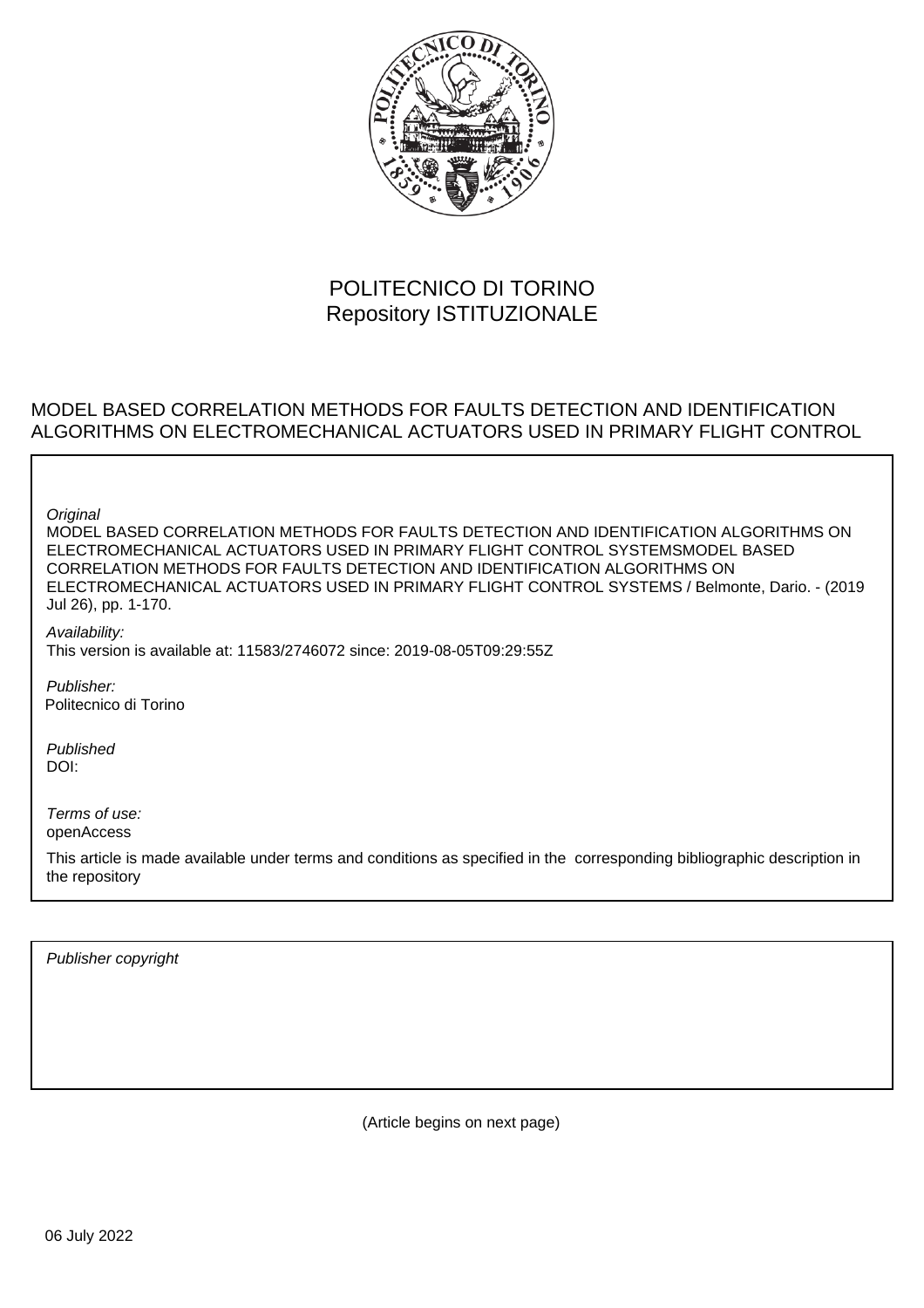## **Summary**

This research examines innovative prognostic "model-based" algorithms able to identify the precursors of aerospace subsystems incipient failures, developed for primary and secondary aircraft flight control systems driven by electromechanical actuators. The proposed simulation model represents a virtual experimental bench on which innovative prognostic techniques are designed, as result of multi-disciplinary engineering analysis based on spectral signal processing. Electromechanical actuators represent the main test article simulated by a high-fidelity dynamical model to approximate primary flight control system behaviour in different operating conditions during multi-failures mode. A detailed simulation framework is developed to compensate, for designing an efficient Prognostics and Health Management study, a poor available experimental data since the electromechanical actuator is limited in onboard aircraft applications to non-safe critical secondary systems. Since the electromechanical actuator and the entire physical behaviour of the transmission a numerical model, to improve accuracy it considers also several non-linear behaviours both mechanical (end runs, back lashes, friction phenomena) and electrical (electrical hysteresis on controller commutation logic and electrical white noise).

During simulated operating conditions, four failure types are integrated in the same time with different degradation paths acting in concurrent mode on the same prognostic precursors. Proposed harmonic analysis approach can produce a big amount of simulation data organized in several "failure maps" database, able to highlight how each degradation path influences the dynamic responses in integration to the others. The main target is developing methodologies, that could be easily integrated on board, able to give a system health state report by comparison with the real-time acquisition system on aircraft during the ground pre-flight test by automatic avionics' system check process, which can be periodically performed.

The comparison between real-time operative experimental data with the off-line simulated failures maps, coming from virtual test bench, ensures with accuracy to establish the health state for electromechanical actuation system driving aerodynamic surfaces of the primary control system.